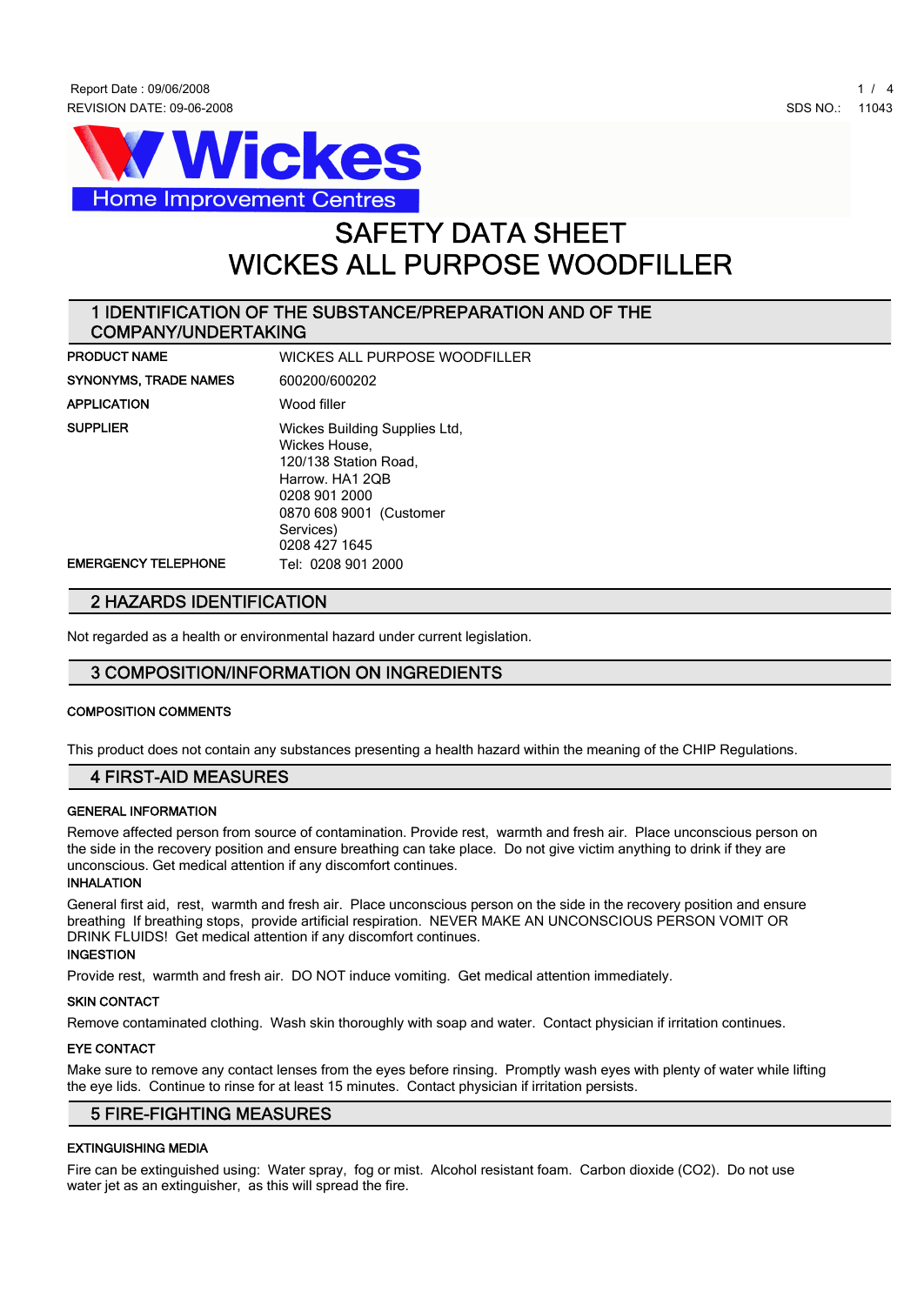# **WICKES ALL PURPOSE WOODFILLER**

# **SPECIAL FIRE FIGHTING PROCEDURES**

**Avoid breathing fire vapours. NOTE! Use air-supplied respirators to protect against gases\fumes. Cool containers exposed to flames with water until well after the fire is out. Move container from fire area if it can be done without risk. Keep run-off water out of sewers and water sources. Dike for water control.**

# **6 ACCIDENTAL RELEASE MEASURES**

### **SPILL CLEAN UP METHODS**

**Extinguish all ignition sources. Avoid sparks, flames, heat and smoking. Ventilate. When dealing with a spillage, please consult the section relating to suitable protective measures. Provide ventilation and confine spill. Do not allow runoff to sewer. Collect spillage in containers, seal securely and deliver for disposal according to local regulations. Wash thoroughly after dealing with a spillage. Inform Authorities if large amounts are involved.**

# **7 HANDLING AND STORAGE**

## **USAGE PRECAUTIONS**

**Keep away from heat, sparks and open flame. Read and follow manufacturer's recommendations. Provide good ventilation. Avoid spilling, skin and eye contact. Do not eat, drink or smoke when using the product. Good personal hygiene is necessary. Wash hands and contaminated areas with water and soap before leaving the work site. STORAGE PRECAUTIONS**

#### **Keep away from heat, sparks and open flame. Keep containers tightly closed. Keep upright. Store at moderate temperatures in dry, well ventilated area. Store above freezing.**

# **8 EXPOSURE CONTROLS/PERSONAL PROTECTION**

## **INGREDIENT COMMENTS**

**No exposure limits noted for ingredient(s). WEL = Workplace Exposure Limits SUP = Supplier's recommendation.**

#### **ENGINEERING MEASURES**

**Provide adequate ventilation. Must not be handled in confined space without sufficient ventilation.**

### **RESPIRATORY EQUIPMENT**

**If ventilation is insufficient, suitable respiratory protection must be provided.**

#### **HAND PROTECTION**

**Protective gloves should be used if there is a risk of direct contact or splash.**

#### **EYE PROTECTION**

**Wear approved chemical safety goggles where eye exposure is reasonably probable.**

#### **OTHER PROTECTION**

**Wear appropriate clothing to prevent reasonably probable skin contact.**

#### **HYGIENE MEASURES**

**Wash promptly with soap & water if skin becomes contaminated. Use appropriate skin cream to prevent drying of skin.**

# **9 PHYSICAL AND CHEMICAL PROPERTIES**

| <b>APPEARANCE</b> | Paste                   |
|-------------------|-------------------------|
| <b>COLOUR</b>     | Light (or pale)         |
| <b>ODOUR</b>      | Slight odour            |
| <b>SOLUBILITY</b> | Miscible with water.    |
| FLASH POINT (°C)  | $> 61$ CC (Closed cup). |

# **10 STABILITY AND REACTIVITY**

# **STABILITY**

**Stable under normal temperature conditions. No particular stability concerns.**

# **CONDITIONS TO AVOID**

**Avoid heat, flames and other sources of ignition. Avoid contact with: Strong mineral acids. Strong alkalis. Oxidising materials.**

# **HAZARDOUS DECOMPOSITION PRODUCTS**

**No specific hazardous decomposition products noted.**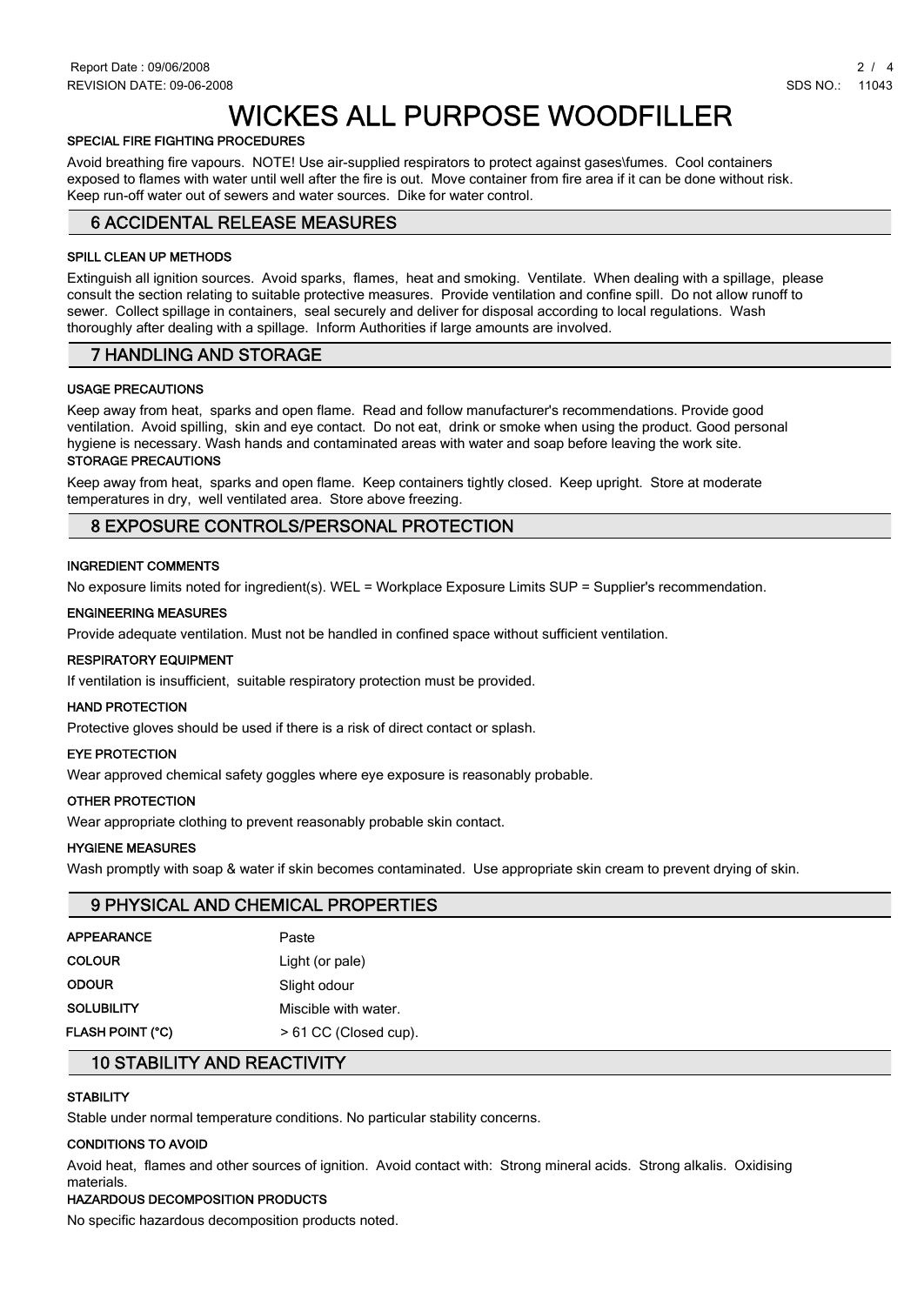# **WICKES ALL PURPOSE WOODFILLER**

# **11 TOXICOLOGICAL INFORMATION**

# **GENERAL INFORMATION**

**Knowledge about health hazard is incomplete. No specific health warnings noted.**

# **INHALATION**

**No specific health warnings noted.**

# **SKIN CONTACT**

**Prolonged contact may cause dryness of the skin.**

# **EYE CONTACT**

**May cause temporary eye irritation.**

# **12 ECOLOGICAL INFORMATION**

# **ECOTOXICITY**

**There are no data on the ecotoxicity of this product.**

# **DEGRADABILITY**

**There is no data available on the product itself.**

# **13 DISPOSAL CONSIDERATIONS**

# **DISPOSAL METHODS**

**Do not allow runoff to sewer, waterway or ground. Dispose of waste and residues in accordance with local authority requirements. Contact specialist disposal companies.**

# **14 TRANSPORT INFORMATION**

#### **GENERAL**

|             |                                  | Transport within user's premises: always transport in closed containers that are upright and<br>secure. Ensure that person's transporting the product know what to do in an accident or<br>spillage. This product is not classified as dangerous for carriage. |                                    |  |  |  |
|-------------|----------------------------------|----------------------------------------------------------------------------------------------------------------------------------------------------------------------------------------------------------------------------------------------------------------|------------------------------------|--|--|--|
| UN NO. ROAD | N/C                              | <b>ADR CLASS</b>                                                                                                                                                                                                                                               | Not dangerous according to<br>ADR. |  |  |  |
| UN NO. SEA  | N/C                              |                                                                                                                                                                                                                                                                |                                    |  |  |  |
|             | <b>15 REGULATORY INFORMATION</b> |                                                                                                                                                                                                                                                                |                                    |  |  |  |

#### **RISK PHRASES**

|                       | NC.             | Not classified.                                                                                  |
|-----------------------|-----------------|--------------------------------------------------------------------------------------------------|
| <b>SAFETY PHRASES</b> |                 |                                                                                                  |
|                       | S <sub>2</sub>  | Keep out of the reach of children                                                                |
|                       | S <sub>26</sub> | In case of contact with eyes, rinse immediately with plenty of water and seek<br>medical advice. |
|                       | S28             | After contact with skin, wash immediately with plenty of water.                                  |

#### **UK REGULATORY REFERENCES**

**The product is classified and labelled for supply in accordance with the Chemicals (Hazard Information and Packaging for Supply) Regulations [CHIP]**

**The Manual Handling Operations Regulations**

**The Chemicals (Hazard Information and Packaging for Supply) Regulations. The Carriage of Dangerous Goods and Use of Transportable Pressure Equipment Regulations.**

**European Agreement concerning the International Carriage of Dangerous Goods by Road [ADR] EU DIRECTIVES**

**Dangerous Substance Directive 67/548/EEC. Dangerous Preparations Directive 1999/45/EC. Safety Data Sheet Directive 91/155**